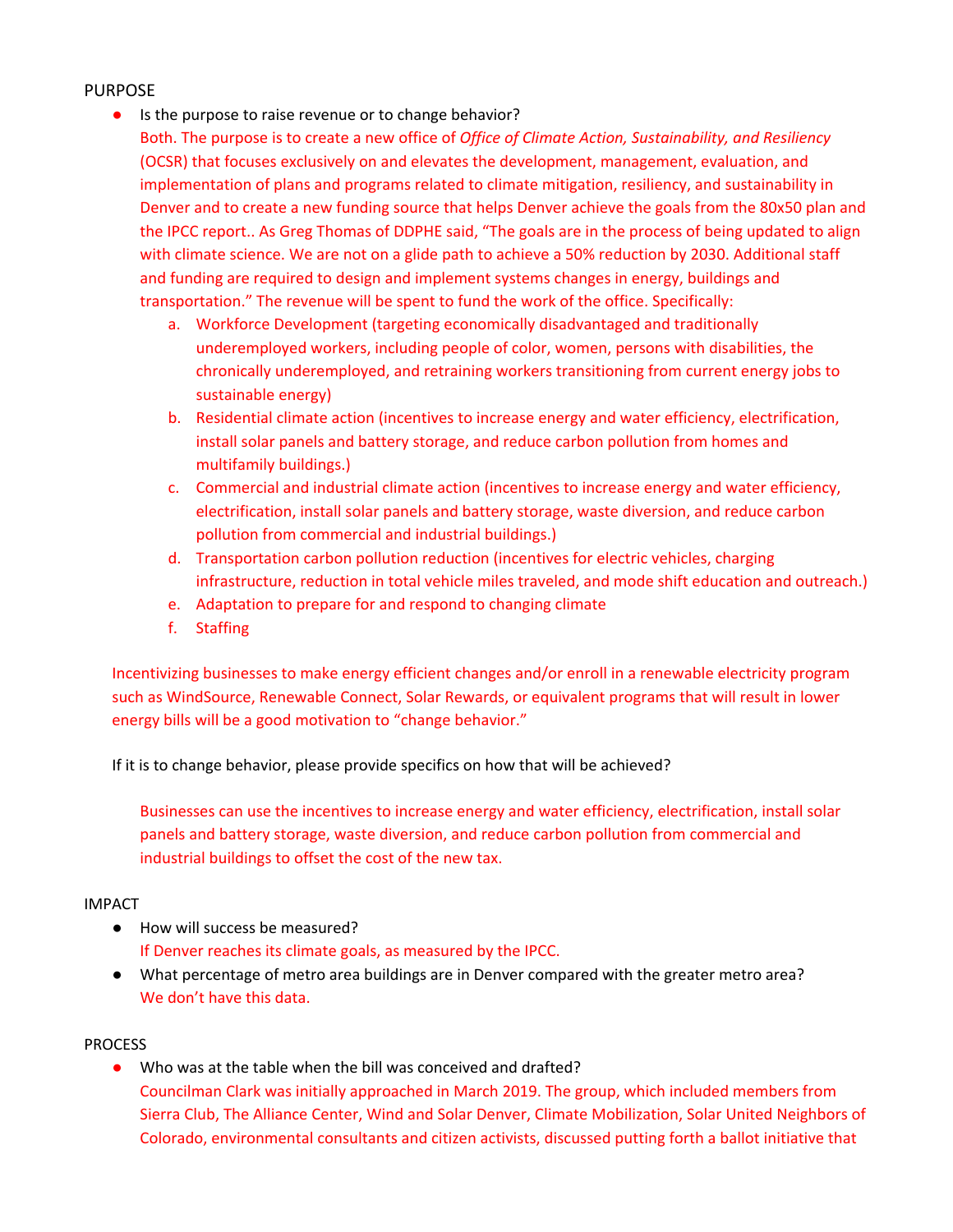included a ban on all natural gas installations, a phase out of natural gas heat by a specific date, phase out all gasoline powered vehicles by a certain date and requiring all buildings to be net-zero by 2020. The group met with Councilman Clark and Councilman Kashmann and solicited feedback multiple times from over 130 community organizations including but not limited to faith, labor, education, health businesses, environmental and conservation, immigrant and refugee groups, and many others. Drawing on the recommendations of the large group, the bill was crafted.

- What specific environmental groups were involved? The Alliance Center, Solar United Neighbors of Colorado, The Climate Mobilization – Colorado, Food & Water Watch, Wind and Solar Denver, Colorado Sierra Club, Conservation Colorado, Colorado People's Alliance, Southwest Energy Efficiency Project, Community Solar at GRID Alternatives, Natural Resources Defense Council
- Who from the scientific community has been involved?
- The science is clear that we need to be doing much more on climate change and we are not hitting our goals. The proposals would align our goals with IPCC and ensure we are on track to hit those targets. The science advisory board, which will advise the Executive Director on goals and strategies for greenhouse gas emissions, including any new developments in climate change, will comprise of atmospheric and climate scientists, as well as energy, built-environment or transportation professionals, ensuring that decisions made by the new office are science-based, not political.
- Have you communicated with our metro neighbors? With more than 130 community groups involved, we requested feedback from the populations they represent.
- Describe your discussions with Boulder to learn about their tax. Who did you meet with and when? In 2007, Boulder passed the nation's first voter-approved tax dedicated to addressing climate change. Boulder residents voted to extend the tax in 2015 to continue through 2023. Jolon met with Kendra Tupper, the City of Boulder's Sustainable Operations Lead (she is no longer with the city of Boulder) in June. Topics discussed included how Xcel billing process with new tax, their rates, feasibility of the tax, and the impact of CAP on climate change mitigation efforts..
- Explain how 7 councilmembers came to be sponsors when the bill was only shared on August 8 Councilman Clark met with all council members and discussed the bill which was in draft form to solicit edits. Upon offering meetings with all council members, the 7 sponsors provided edits and input to craft the final bill.
- Four of the sponsors, took office on July 15. What was their role? See above.
- There was public knowledge of a proposal in early 2019. When were the first discussions? When was the initial draft written?

From the proposal to the final draft, there have been numerous changes and extensive input from stakeholders. Councilman Clark was initially approached by a group in March 2019. The group included members from Sierra Club, The Alliance Center, Wind and Solar Denver, Climate Mobilization, Solar United Neighbors of Colorado, environmental consultants and citizen activists. They discussed putting forth ballot initiatives that included a ban on all natural gas installations, a phase out of natural gas heat by a specific date, phase out all gasoline powered vehicles by a certain date and requiring all buildings to be net-zero by 2020. The goals were aspirational, but would have been very hard to realistically implement. Councilman Clark worked with the group to move toward a bill that could be referred by Council that was feasible and satisfied the climate goals that the City has committed to. The group met with Councilman Clark and Councilman Kashmann and solicited feedback multiple times from over 130 community organizations including but not limited to faith, labor, education, health businesses,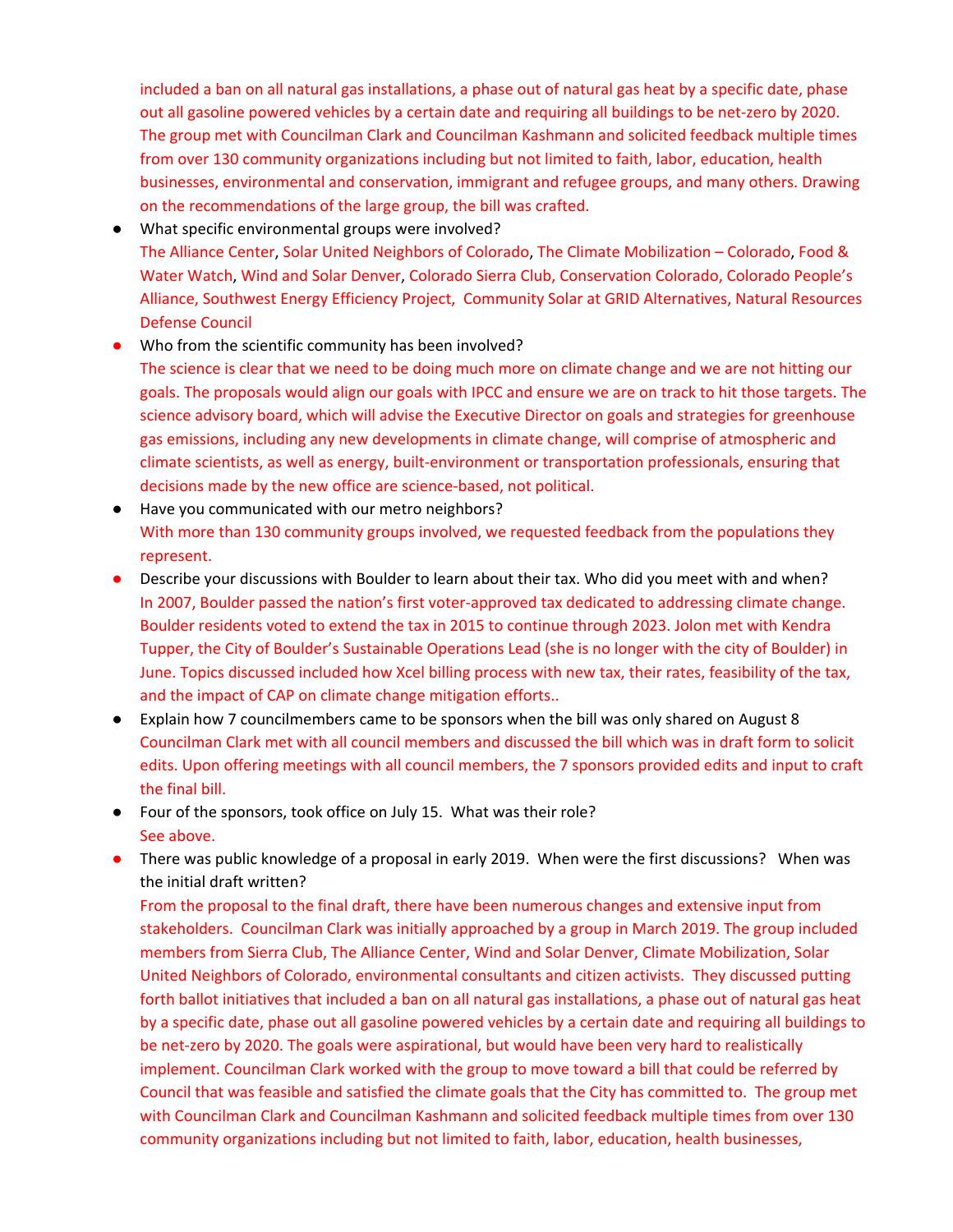environmental and conservation, immigrant and refugee groups, and many others. Given the uncertainty of a Council Referral, Resilient Denver took a climate bill and filed it with the Clerk to begin gathering signatures for the 2019 November ballot. CM Clark reached out to the Mayor's office who shared that they were willing to meet with representatives of Resilient Denver, of the larger 130+ interested group, and Councilman Clark and Kashmann in order to see if there was a path forward on a 2019 climate bill. The weekly meetings started on July 1 and met four times. Unable to reach consensus and with the short timeline to make the 2019 ballot, Councilman Clark introduced the current bills.

Councilmembers were notified of the proposal and were invited to learn more and ask questions in April of 2019.

- Why was there no stakeholder process during the many months when the proposal was being crafted? There was a stakeholder process that involved the Resilient Denver campaign, 130 community organizations that comprised of faith, labor, education, health businesses, environmental and conservation, immigrant and refugee groups, and many others. A smaller work group was formed to represent the larger 130 community groups and met with the Mayor's staff four times to work out the differences but were unable to reach consensus.
- Why weren't commercial and industrial property owners, who will pay the proposed tax, part of the process?

Due to the reduced timeline between the citizen initiative and the mayor's small work group, there wasn't sufficient time to bring commercial and industrial owners to the discussion.

● Two Safehouse meetings were planned for Aug 14 and Aug 21 for the councilmembers to learn about the city's many efforts to address climate change. The climate tax bill was discussed at Fingov on August 13. Please explain this timing.

Although addressing the same issue, the timing of the climate changes series and the climate bills is unrelated. The Climate Change series was initiated by Councilman Kashmann in April 2019. Due to schedule coordination and time needed to plan and research the presentation topics, coincidentally, the series fell on the same week as our climate bills. The timing for the climate bills were to ensure that the referred measure made it on the 2019 ballot. August 26, 2019 is the deadline for council-referred measures.

- Are you planning on proposing additional legislation in 2020? Not at this time.
- Are you planning on sponsoring another ballot measure related to residential? I am interested in working with community stakeholder groups on a residential component that ensures equity and that our vulnerable populations are not overly burdened with energy costs.
- Have you communicated with the state? What related state bills passed in 2019? What are the efforts at the state? What state bills are anticipated in 2020? How will this law and state laws impact each other?

The 2019 Colorado General Assembly had a historic session and passed bills covering energy efficiency, electric vehicles, climate/utility policy. Some highlights include:

- Senate Bill 19-236: directs the PUC to establish a social cost of carbon dioxide emissions; directs Xcel Energy to submit a plan to achieve an 80 percent reduction in greenhouse gas emissions below 2005 levels by 2030
- **● House Bill 19-1261: Sets statewide goals to reduce 2025 greenhouse gas emissions by at least 26 percent; 2030 greenhouse gas emissions by at least 50 percent; and 2050 emissions by at least 90 percent of the levels that existed in 2005.**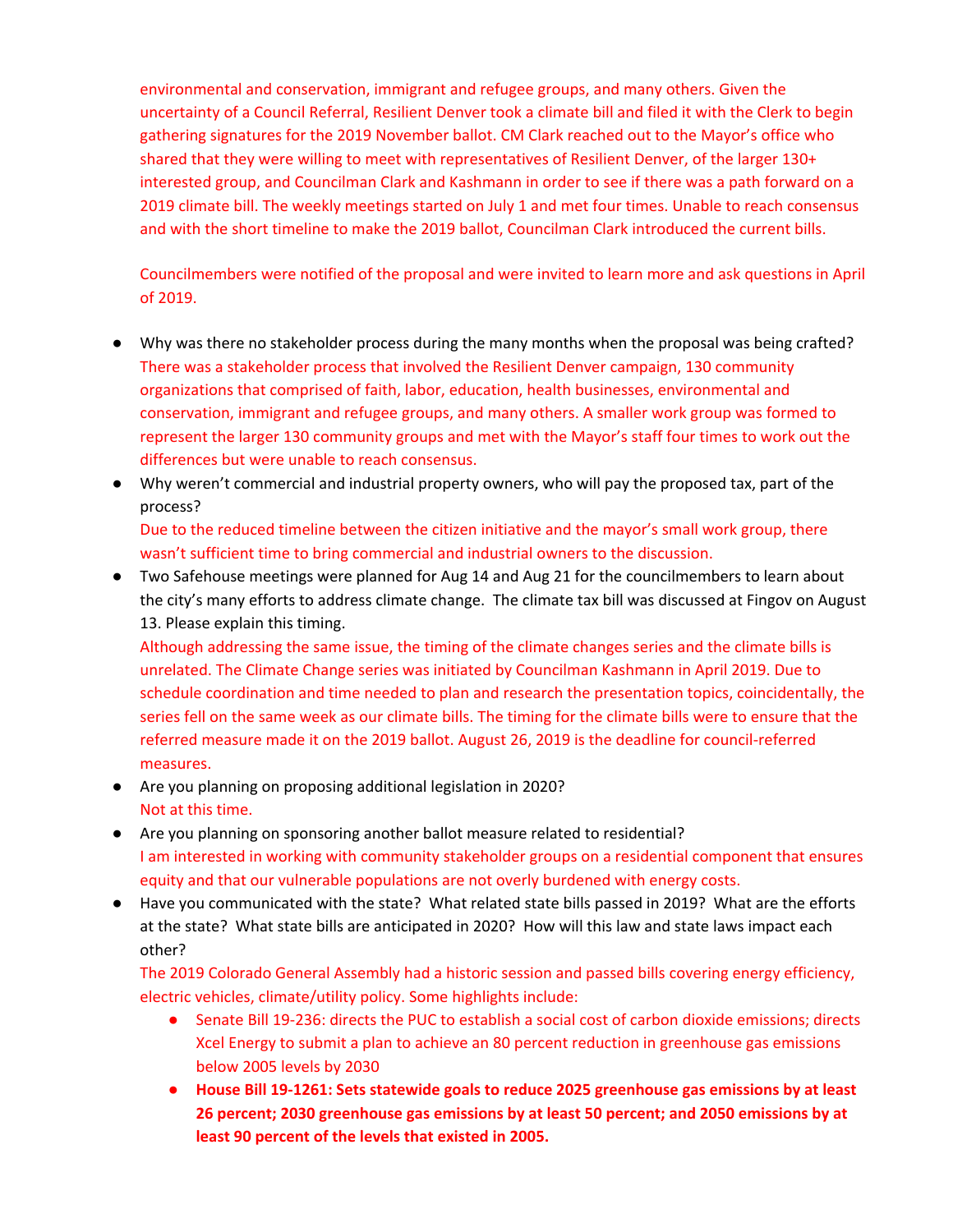- House Bill 19-1314: Creates the Just Transition Office in the Division of Employment and Training in the Department of Labor to provide benefits and access to job training for coal workers and grants to eligible entities in communities that want to diversify their economies.
- House Bill 19-1231: Updates and adopts energy- and water- efficiency standards for new equipment sold in Colorado and requires that certain appliances, plumbing fixtures and other products sold for residential or commercial use meet energy efficiency and water efficiency standards that will be phased in over three years.

Some environmental activists argue that Colorado should set even more ambitious goals. HB-1261 will include a long rule-making and implementation process, and it is unclear what the impact will be for Denver. As the state's capital, Denver should and will lead the charge with these climate bills, that will work in harmony with the state.

- It has been said that this law can be "fixed" after it passes:
	- Explain why would we propose a law that needs to be fixed? Many laws need to be revisited to make necessary adjustments to reach the goal. These bills are no different and is a start in a long process to accelerate our work to mitigate climate change.
	- Council-referred measures can't be "fixed" for a year. Are you aware that it could not be fixed before it goes into effect on July 1? Yes.

# FINANCIAL ANALYSIS

1. Who did the financial modeling to come up with \$43m/yr? Why did it change to \$35m? How was it calculated?

\$43 million/year was based on the initial rates for commercial and industrial gas. Those rates were later reduced in the bill, which lowered the projection. The raw data comes directly from Xcel and is the same localized datasets that Boulder used to model their projections.

Here is the data at the rates in the latest draft:

#### **Revenues**

| <b>Electricity</b> | <b>Energy Consumption</b><br>(kWh) | Rate  | Total      |
|--------------------|------------------------------------|-------|------------|
| Commercial         | 4,192,595,621                      | 0.006 | 25,155,574 |
| Industrial         | 781,498,286                        | 0.006 | 4,688,990  |
| Total:             | 4,974,093,907                      |       | 29,844,563 |

| <b>Natural Gas</b> | <b>Energy Consumption</b><br>(therms) | Rate  | <b>Total</b> |
|--------------------|---------------------------------------|-------|--------------|
| Commercial         | 126,039,123                           | 0.030 | 3,781,174    |
| Industrial         | 67,020,906                            | 0.015 | 1,005,314    |
| Total:             | 193,060,029                           |       | 4,786,487    |

Total possible revenue<br>
\$ 34,631,051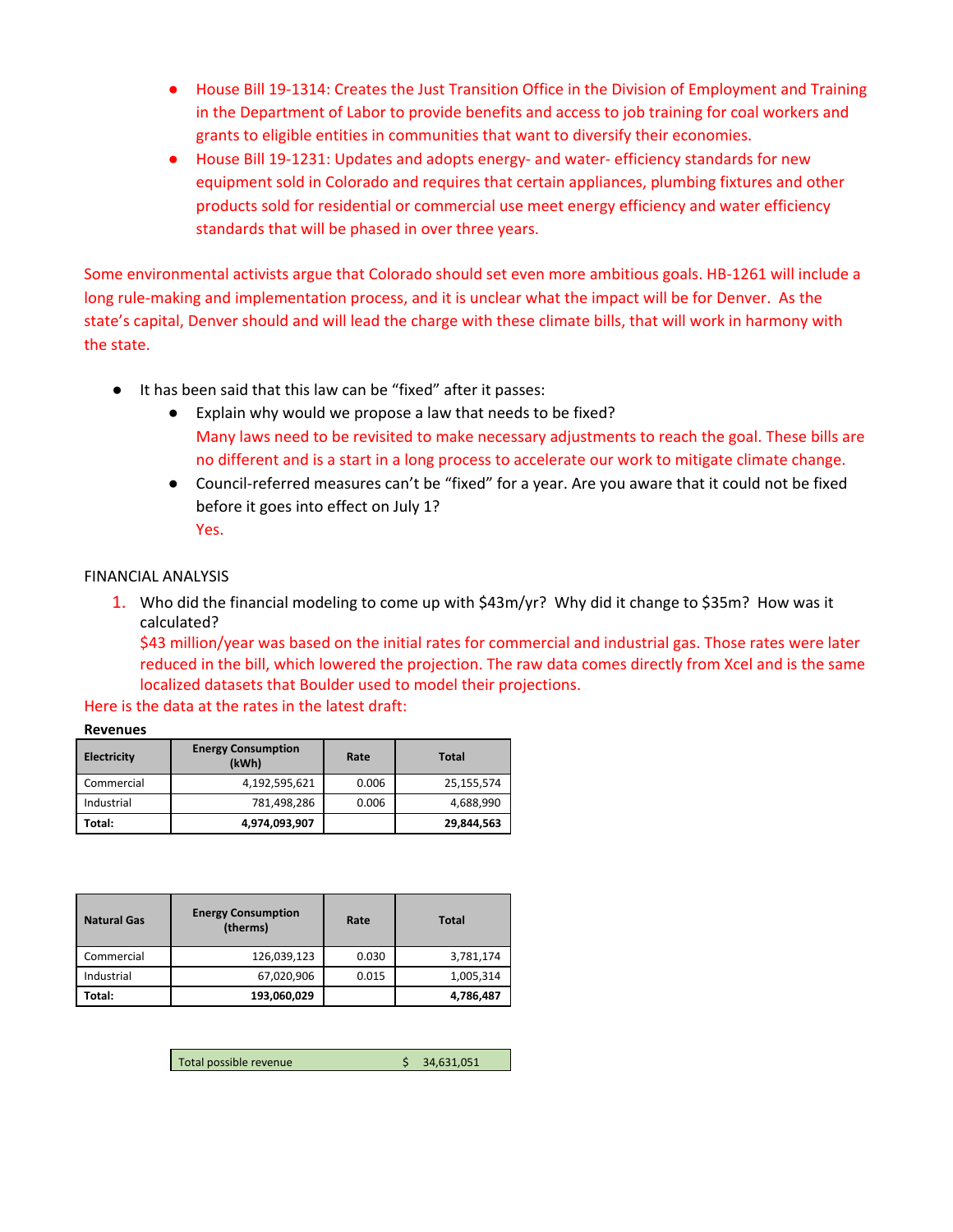- Was Xcel Energy asked to provide their estimates? We reached out to Xcel if they had different datasets that they would like to use to calculate and unfortunately, they did not provide any. The usage numbers provided by Xcel are publicly available here: [https://www.xcelenergy.com/working\\_with\\_us/municipalities/community\\_energy\\_reports](https://www.xcelenergy.com/working_with_us/municipalities/community_energy_reports)
- Exemptions & Rebates:
	- How did you determine what types of businesses and properties will be excluded or will receive rebates? Who specifically did you talk to? We understand that some businesses may have difficulty paying the new tax. We do not want to overly burden businesses that may experience a hardship paying the tax. The goal was to provide flexibility for the office to create rules and regulations around rebates and ensure that businesses are able to thrive while getting resources for energy efficient changes.
	- Explain the exemptions, exclusions and rebates. Why did you decide on them?
		- i. "To promulgate any rules necessary to create a hardship exemption application process that allows small businesses, energy intensive industrial manufacturing, and other organizations to apply for and receive a rebate for a portion or all the tax paid, based on hardship experience." - We do not want to overly burden businesses that may have hardship paying the tax.
		- ii. Non-profits, schools and government buildings this is standard in many tax exemptions
		- iii. "To promulgate rules to create a tax rebate program for any customer enrolled in a renewable electricity program offered by Xcel Energy, including but not limited to WindSource, Renewable Connect, Solar Rewards, or equivalent programs as may be approved by the office. The renewable electricity program must cover seventy percent of the customer's annual electricity demand." – This rebate is to incentivize enrollment in these energy savings programs.
		- iv. "To promulgate rules necessary to create a rebate program for electric vehicle 10 charging station site hosts for the annual electricity demand for fuel for electric vehicles." – There is a concern that businesses would hold back on installing charging stations if they would receive an additional tax.
	- The bill does not include details about exemptions and rebates. Will they be determined during a rule-making process? Council does not control the rule-making process so how will your promised exemptions and rebates be assured? They will be decided during the rule-making process, which will include oversight by the advisory boards.
	- Provide the financial analysis of the revenue impacts from exemptions, exclusions and rebates. This will depend on the rules and regulations process by the new office.
	- The Metro Lodger's Assn was told that hotels can improve their energy efficiency and apply for rebates from the city. What financial modeling has been done around rebates? The partial or full rebate will depend on the rules and regulations by the new office. As an example, The Springhill Suites Denver Airport's monthly energy bill without the tax in 2017 was \$7,700. The monthly savings from installing energy efficiency fixtures in 2018 resulted in a 22% more energy efficient and \$1,700 saved. The estimated monthly with the new tax in 2020 would \$450 or or less than the amount saved by becoming energy efficient.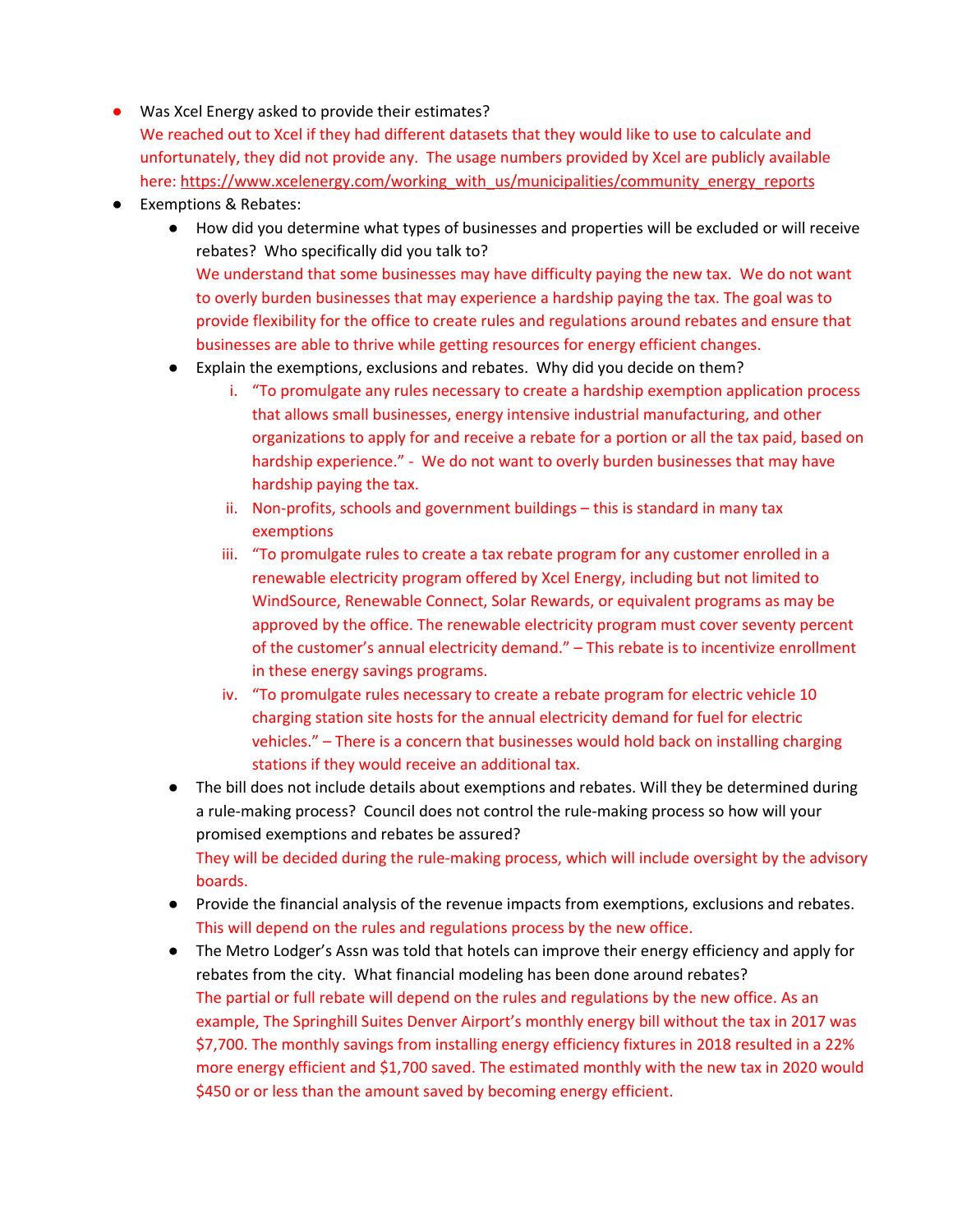- Residential properties were included but were removed at a later date. Why? There was disagreement with the community organizations on how to tax residential without overly burdening low-income households.
- What is the budget for year-one? The office will be tasked with creating a budget from the tax revenue generated that includes staffing.
- Have you done a financial analysis on the costs of energy efficiency upgrades that the tax is supposed to fund?

This will be determined by the new office. With one year of the adoption, and every three years after, the executive director, must hold a public hearing and submit a three-year plan for approval by City Council on the planned revenue uses in the climate action, sustainability, and resiliency fund. The public hearing must seek input from community stakeholders, equity stakeholders, and labor stakeholders. In a report by the "United States Building Energy Efficiency Retrofits: Market Sizing and Financing Models," with numbers scaled to Denver, for every \$340 million invested results in \$1.3 energy savings.

● What does it cost to install an EV charger? The cost of installation is variable generally ranging form \$300-\$2000.

# ECONOMIC IMPACTS & UNINTENDED CONSEQUENCES

- How will the tax impact efforts to bring businesses (like grocery stores) to certain parts of the city? Did you talk to grocery stores specifically about this? We looked at the impact to King Soopers at 825 S. Colorado. Monthly energy bill without the tax in 2017 is \$13,000. Monthly savings from energy efficiency in 2018 resulted in 7% more energy efficient \$910 saved. The estimated monthly tax in 2020 would be \$770 or less than the amount saved by becoming energy efficient.
- What would the burden be for small businesses like restaurants? We asked the restaurant association if they could provide average restaurant energy use or a range. They have not provided any datasets. A local mid-sized restaurant provided a year's worth of electricity receipts and their monthly electricity bill would have been 6% higher with the tax. (\$323 increase on a roughly \$5k monthly bill.) The restaurant did not provide natural gas data. There is also a financial hardship exemption.
- Have you done a financial analysis of the impacts of this tax along with other recent taxes and fees, and anticipated taxes, fees and costs (e.g. \$15/hr min wage, Pay as Your Throw, mobility tax, sidewalk fee, homeless tax)

These are all speculative taxes and fees so it would be difficult to determine. Ultimately it should be up to the voters to approve or disapprove.

● Have you considered any unintended consequences (e.g. will owners forego making energy efficiency improvements because they'll have to spend their money on the tax? Will businesses have to downsize? Will businesses consider leaving Denver?) Please explain. Unintended consequences are important to consider on any piece of legislation we pass. We tried to

reduce unintended consequences by providing broad full or partial rebates.

## IMPLEMENTATION

● With building owners participating in Energize Denver and other green building programs, investing in energy efficiency and successfully reducing their energy consumption, explain the justification behind taxing them.

The office must create a tax rebate program for any customer enrolled in a renewable electricity